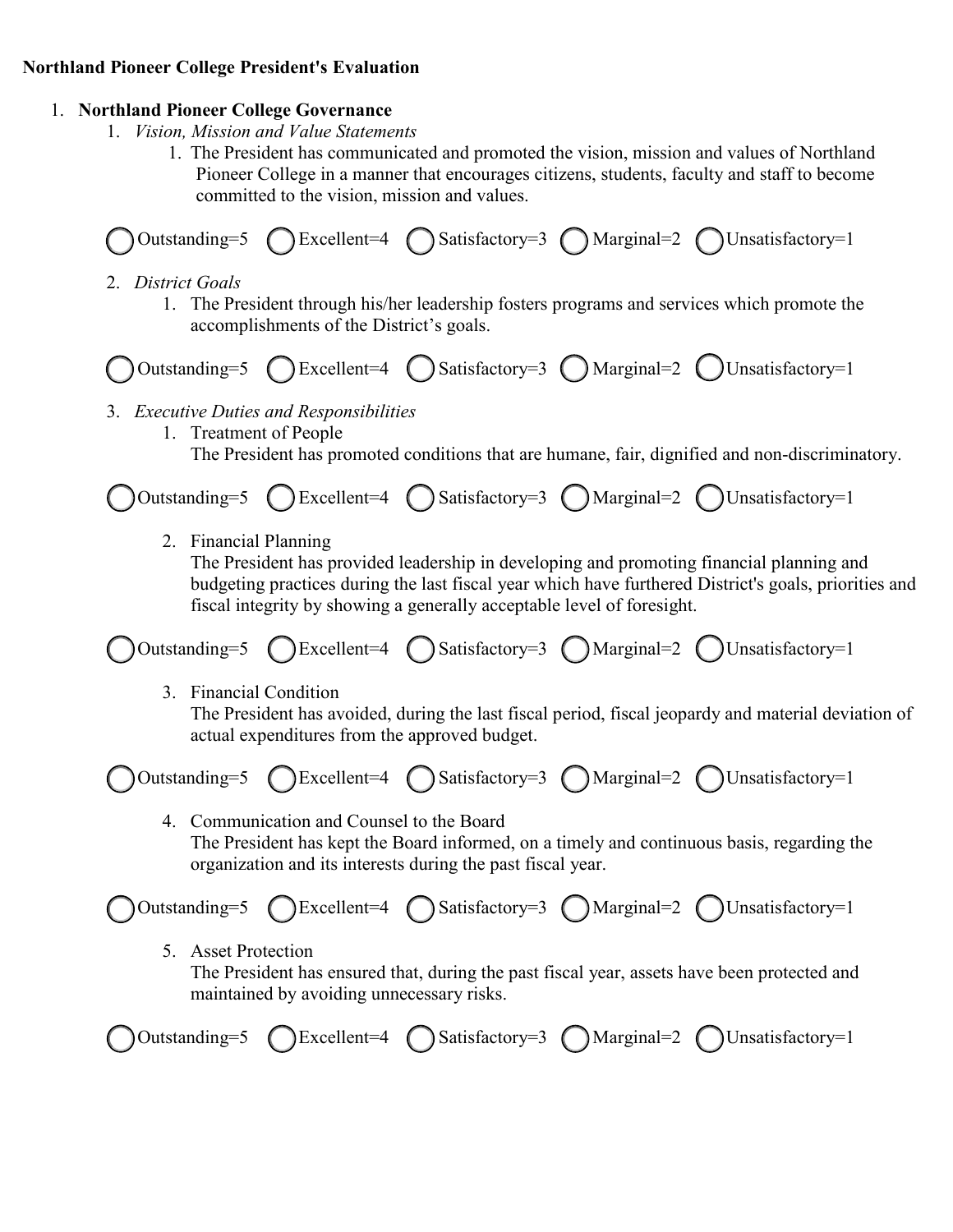6. Staff Compensation and Benefits

The President has maintained fiscal integrity and public image with respect to employment compensation and benefits by adherence to salary schedules and plans and ensured application of personnel procedures in a consistent manner.

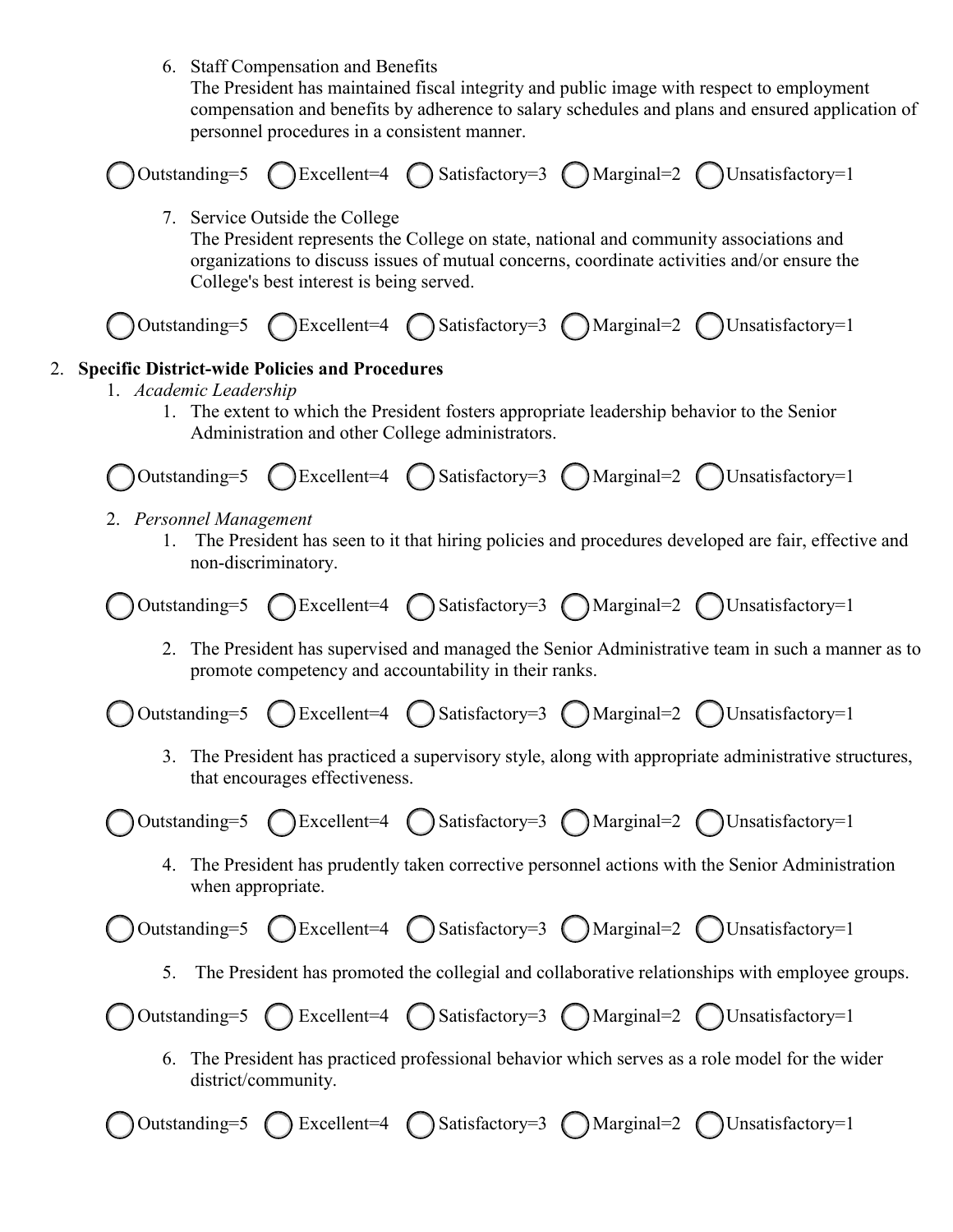7. The President has promoted and supported staff and faculty development.

|                                                                                                                                                                                                                                                                           |  |  |  | ◯ Outstanding=5 ◯ Excellent=4 ◯ Satisfactory=3 ◯ Marginal=2 ◯ Unsatisfactory=1                                                                                                                     |  |  |
|---------------------------------------------------------------------------------------------------------------------------------------------------------------------------------------------------------------------------------------------------------------------------|--|--|--|----------------------------------------------------------------------------------------------------------------------------------------------------------------------------------------------------|--|--|
| 3. Facilities Management<br>expansion.                                                                                                                                                                                                                                    |  |  |  | 1. The extent to which the President ensures the College keeps physical facilities and the district<br>office in a clean and safe status with a view toward long-term maintenance, replacement and |  |  |
|                                                                                                                                                                                                                                                                           |  |  |  | ◯ Outstanding=5 ◯ Excellent=4 ◯ Satisfactory=3 ◯ Marginal=2 ◯ Unsatisfactory=1                                                                                                                     |  |  |
| 4. President-Board Relations<br>The extent to which the President follows Board policies.<br>1.                                                                                                                                                                           |  |  |  |                                                                                                                                                                                                    |  |  |
|                                                                                                                                                                                                                                                                           |  |  |  | ◯ Outstanding=5 ◯ Excellent=4 ◯ Satisfactory=3 ◯ Marginal=2 ◯ Unsatisfactory=1                                                                                                                     |  |  |
| 2.<br>precision.                                                                                                                                                                                                                                                          |  |  |  | The President's written and oral presentations to the Board express substance, clarity and                                                                                                         |  |  |
|                                                                                                                                                                                                                                                                           |  |  |  | ◯ Outstanding=5 ◯ Excellent=4 ◯ Satisfactory=3 ◯ Marginal=2 ◯ Unsatisfactory=1                                                                                                                     |  |  |
| 3. The President has publicly supported the Board in an appropriate manner.                                                                                                                                                                                               |  |  |  |                                                                                                                                                                                                    |  |  |
|                                                                                                                                                                                                                                                                           |  |  |  | Outstanding=5 C Excellent=4 C Satisfactory=3 C Marginal=2 C Unsatisfactory=1                                                                                                                       |  |  |
| 4. The President has developed and promoted a trusting relationship with the Board.                                                                                                                                                                                       |  |  |  |                                                                                                                                                                                                    |  |  |
|                                                                                                                                                                                                                                                                           |  |  |  | ◯ Outstanding=5 ◯ Excellent=4 ◯ Satisfactory=3 ◯ Marginal=2 ◯ Unsatisfactory=1                                                                                                                     |  |  |
| 5. Service to Students<br>The extent to which the President supports and promotes recruitment of a diverse student<br>population.                                                                                                                                         |  |  |  |                                                                                                                                                                                                    |  |  |
|                                                                                                                                                                                                                                                                           |  |  |  | ◯ Outstanding=5 ◯ Excellent=4 ◯ Satisfactory=3 ◯ Marginal=2 ◯ Unsatisfactory=1                                                                                                                     |  |  |
| 6. Community Relations<br>1. The President has developed and promoted effective working relationships with community<br>groups, including business and industry.                                                                                                          |  |  |  |                                                                                                                                                                                                    |  |  |
|                                                                                                                                                                                                                                                                           |  |  |  | $\bigcirc$ Outstanding=5 $\bigcirc$ Excellent=4 $\bigcirc$ Satisfactory=3 $\bigcirc$ Marginal=2 $\bigcirc$ Unsatisfactory=1                                                                        |  |  |
| The President has increased community support of college programs.<br>2.                                                                                                                                                                                                  |  |  |  |                                                                                                                                                                                                    |  |  |
|                                                                                                                                                                                                                                                                           |  |  |  | Outstanding=5 C Excellent=4 C Satisfactory=3 C Marginal=2 C Unsatisfactory=1                                                                                                                       |  |  |
| The President interacts and responds to students, employees and persons from the community in a<br>3.<br>common-sense, fair, dignified manner, to determine appropriate resolution of issues to maintain<br>positive relations pertaining to relevant community concerns. |  |  |  |                                                                                                                                                                                                    |  |  |
|                                                                                                                                                                                                                                                                           |  |  |  | Outstanding=5 ( ) Excellent=4 ( ) Satisfactory=3 ( ) Marginal=2 ( ) Unsatisfactory=1                                                                                                               |  |  |